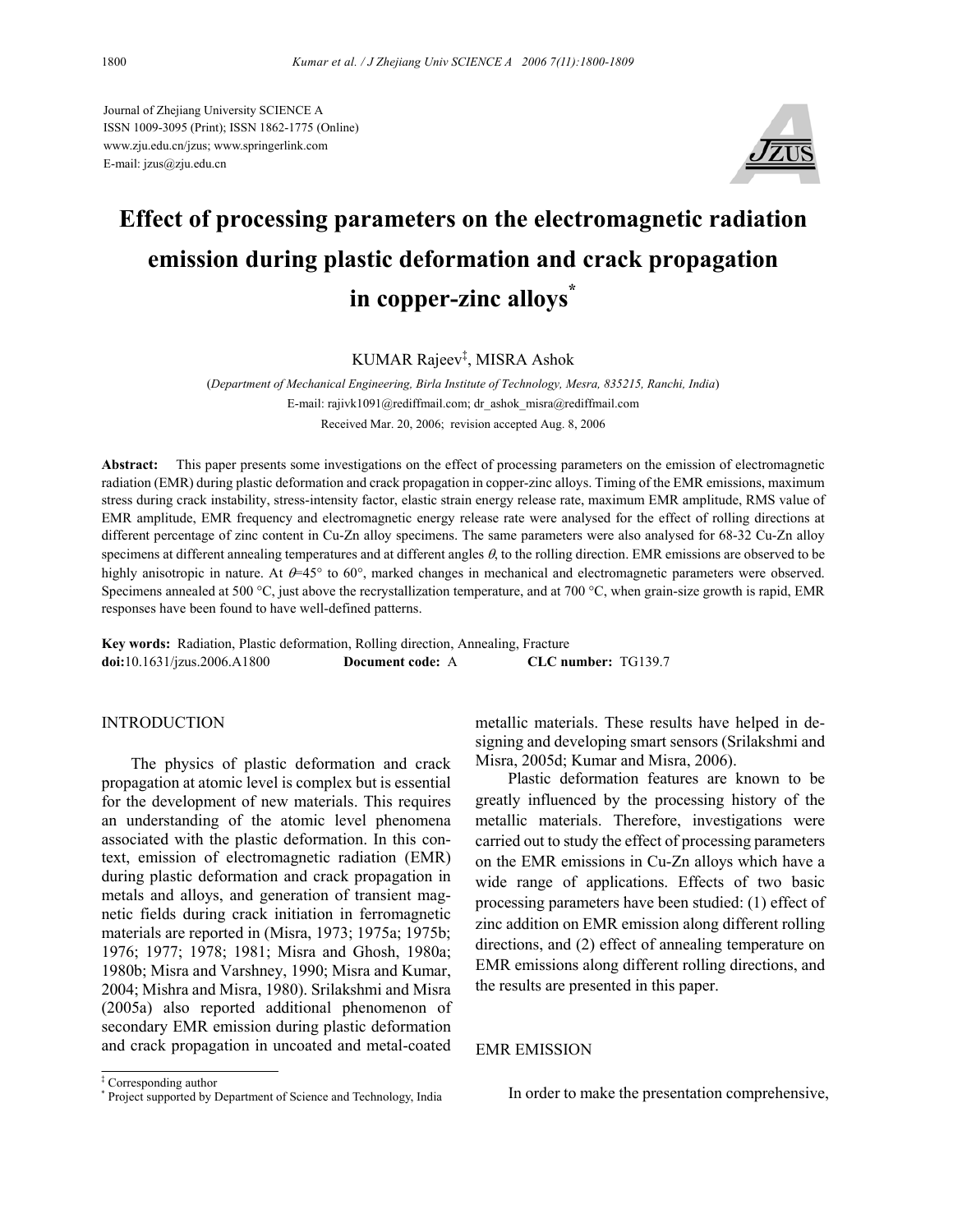the phenomenon of EMR emission is described briefly. Misra (1975a; 1975b; 1976; 1977; 1978) reported that EMR is emitted from metals and alloys during pronounced transient changes in the dislocation structure, which occur, for example near the yield point, start of work hardening, crack initiation and propagation, and fracture. EMR has recordable amplitude varying from a few mV to 1 V depending upon the antenna design, and has a wide range of frequency spectrum.

Molotskii (1980) considered these stages of pronounced transient changes in the dislocation structure where a multiplication of dislocations can occur, where various reactions can occur between dislocations, and where there is a significant change in the dislocation density. Since long-range electric fields exist near dislocations in metals, the appearance of accelerated dislocations could result in the emission of EMR. Based on the dynamics of edge dislocations in a viscous medium, he calculated a limiting EMR frequency in the MHz region as reported by Misra (1978).

Jagasivamani (1987), and Jagasivamani and Iyer (1988) confirmed and explored this new effect further and reported maximum energy bursts in kHz range in heat-treated spring steel. Tudik and Valuev (1980) reported EMR emission of rather large frequency during fracture of iron and aluminium. Using photomultiplier, they were able to detect EMR at wavelengths from  $\sim$ 300 to  $>$ 1500 nm for iron and its alloys and from  $~50$  to  $~1500$  nm for aluminum and its alloys.

Misra and Ghosh (1980) showed, both theoretically and experimentally, that the RMS value of EMR amplitude bears a parabolic relation with the Debye frequency of metals. Further, EMR peak voltage varies linearly with bond energy of metals while frequency varies parabolically with the bond energy; EMR amplitude and frequency decrease with increase in lattice parameter (Misra and Kumar, 2004).

The experimental research shows that the EMR signals (voltage vs time graph) emitted from the metallic materials investigated, are of two broad nature: (1) exponentially decaying, and (2) damped sinusoidal. This conclusion is important in the sense that they reflect upon the dynamics of dislocation-solute, and dislocation-electron interactions during plastic deformation and crack propagation in metallic materials.

#### EXPERIMENTAL PROGRAM

#### **Materials and specimens**

Hard rolled 68-32 brass sheets were used for the investigations on the effect of rolling directions on EMR emissions. For the effect of zinc addition, ingots of Cu-Zn alloys with 10%, 20%, 30%, and 40% zinc content, were cold rolled by 90% reduction, in the sheet forms. These alloy sheets were fabricated in the National Metallurgical Laboratory, Jamshedpur, India. Test specimens of dimensions 100 mm×14 mm× 1 mm were prepared with their longitudinal axis at angles  $\theta = 0^\circ$ , 30°, 45°, 60°, and 90°, to the rolling direction of sheets.

For the effect of annealing temperature tests, specimens of dimensions 100 mm×14 mm×1 mm were cut with their longitudinal axis along the rolling direction of hard rolled 68-32 brass sheet. Sets of specimens were annealed for 2 h at 200  $^{\circ}$ C, 500  $^{\circ}$ C, and 700 °C respectively.

An initial single edge straight notch of length *a*=7 mm (corresponding to an initial notch length, *a*, to specimen width, *w*, ratio *a*/*w*=0.5 as per fracture test standards) was provided at the centre of each specimen with the help of a jeweller's scissor to ensure Mode I fracture when loaded under tension.

# **Instrumentation**

A horizontal portable 2 ton capacity Hounsfield tensometer was employed for loading. Two copper chips of dimensions 10 mm $\times$ 10 mm $\times$ 0.2 mm, pasted on insulation paper, were fixed onto the specimen. These chips were joined electrically and thus acted as an antenna. The electrical cable of the antenna was connected to a 150 MHz analog-digital HAMEG oscilloscope model HM1507-3 with built-in software SP107FFT (Beta-version) for recording the signals. This software had fast Fourier Transform (FFT) facility to convert the time domain EMR signals into frequency domain. An IBM Pentium IV personal computer was used for data storage and processing. An RS 232 interface was used for transferring the data from the oscilloscope to the computer. Further details of the instrumentation can be obtained from (Srilakshmi and Misra, 2005a; 2005b; 2005c).

#### **Parameters for evaluation**

All specimens were fractured under Mode I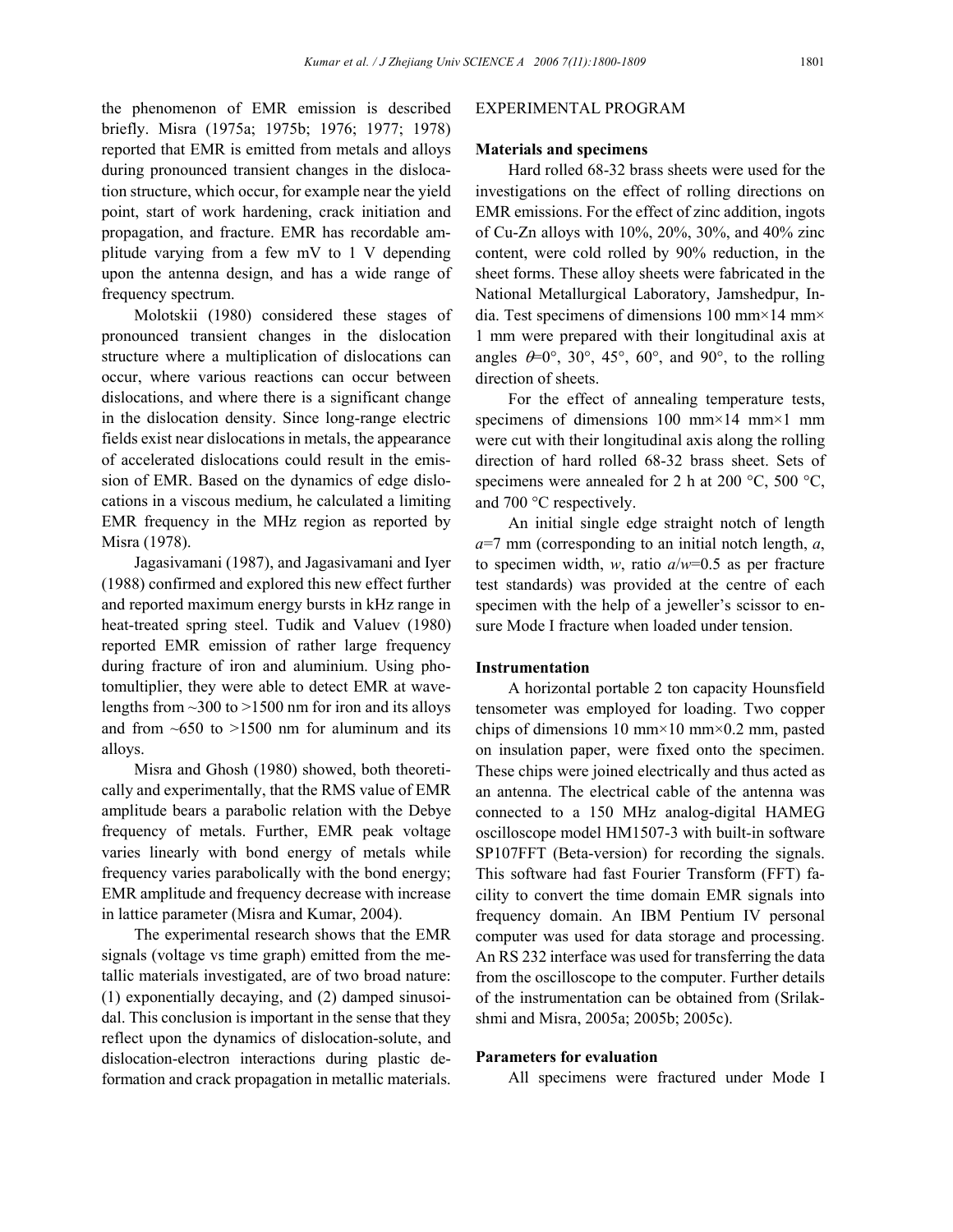(opening or tensile mode, where the crack surfaces move directly apart). Therefore, a total of seven parameters were measured and evaluated for the study: maximum stress at the crack tip instability *S*uc, stress-intensity factor  $K_I$ , elastic strain energy release rate  $G_I$ , maximum EMR amplitude  $|V_{\text{pmax}}|$ , RMS voltage of each EMR signal  $V_{RMS}$ , minimum dominant frequency *f*, and electromagnetic energy release rate *A*.

#### RESULTS AND DISCUSSIONS

## **Parameters**

The stress-intensity factor  $K_I$  for the specimen configuration shown in Fig.1, is given by (Hertzberg, 1996),

$$
K_1 = [(P\sqrt{a})/(wh)][1.99 - 0.41(a/w) + 18.7(a/w)^2 -38.48(a/w)^3 + 53.85(a/w)^4],
$$
\n(1)

where *P* is the maximum load and *h*, the thickness of the sheet.



**Fig.1 Specimen configuration with antenna position (All dimensions in mm)** 

The elastic strain energy release rate  $G<sub>I</sub>$  for plane-stress condition is given by (Hertzberg, 1996),

$$
G_{I} = K_{I}^{2} / E, \tag{2}
$$

where *E* is the Young's modulus of elasticity of the specimen material. Since *E* is the function of both composition and texture, the values of *E* which ranged from 95 GPa to 103 GPa, were experimentally determined for each composition and texture, and used in the evaluation of  $G<sub>I</sub>$ .

The energy or power in the time-domain representation is equal to the energy or power in the frequency-domain. Energy is used for nonperiodic time-domain signals, while power applies to periodic time-domain signals. The energy spectrum of a signal is defined as the square of the magnitude spectrum (Haykin and van Veen, 2002). Hence for the evaluation of average energy release rate *A*, the EMR signal  $V_p$  vs time graph was converted into  $V_p^2$  vs time plot through the in-built software in the oscilloscope. The maximum  $V_p$  signal was selected for the evaluation of *A*. If the time duration of this maximum  $V_p$  signal is  $\Delta t$ , the average EMR energy release rate *A* can be calculated from the following equation:

$$
A = \frac{\int V_{\rm p}^2 dt}{\Delta t}
$$
  
= 
$$
\frac{\text{area below the } V_{\rm pmax}^2 - \text{time, curve portion}}{\Delta t}
$$
 (3)

It may be noted here that EMR is emitted during the movement of accelerated dislocations through the material. Therefore, each EMR signal corresponds to different energized state of the dislocation hence the maximum EMR amplitude  $|V_{\text{pmax}}|$ , should correspond to the highest energized state. On the other hand, if EMR emission is supposed to be the cumulative effect of the dislocations then  $V_{RMS}$  should be an important factor but evaluation of energy release rate becomes difficult. It is for this reason, *V*pmax portion of the EMR signal was selected for the evaluation of *A* (for example, portion *ABCDE* in Fig.2).



**Fig.2 EMR signal with its FFT superimposed, emitted during Mode I fracture of 1.0 mm thick 68-32 brass sheet**

Experimental observations revealed that the emitted EMR signals contain mixed frequency components. Therefore, minimum dominant EMR fre-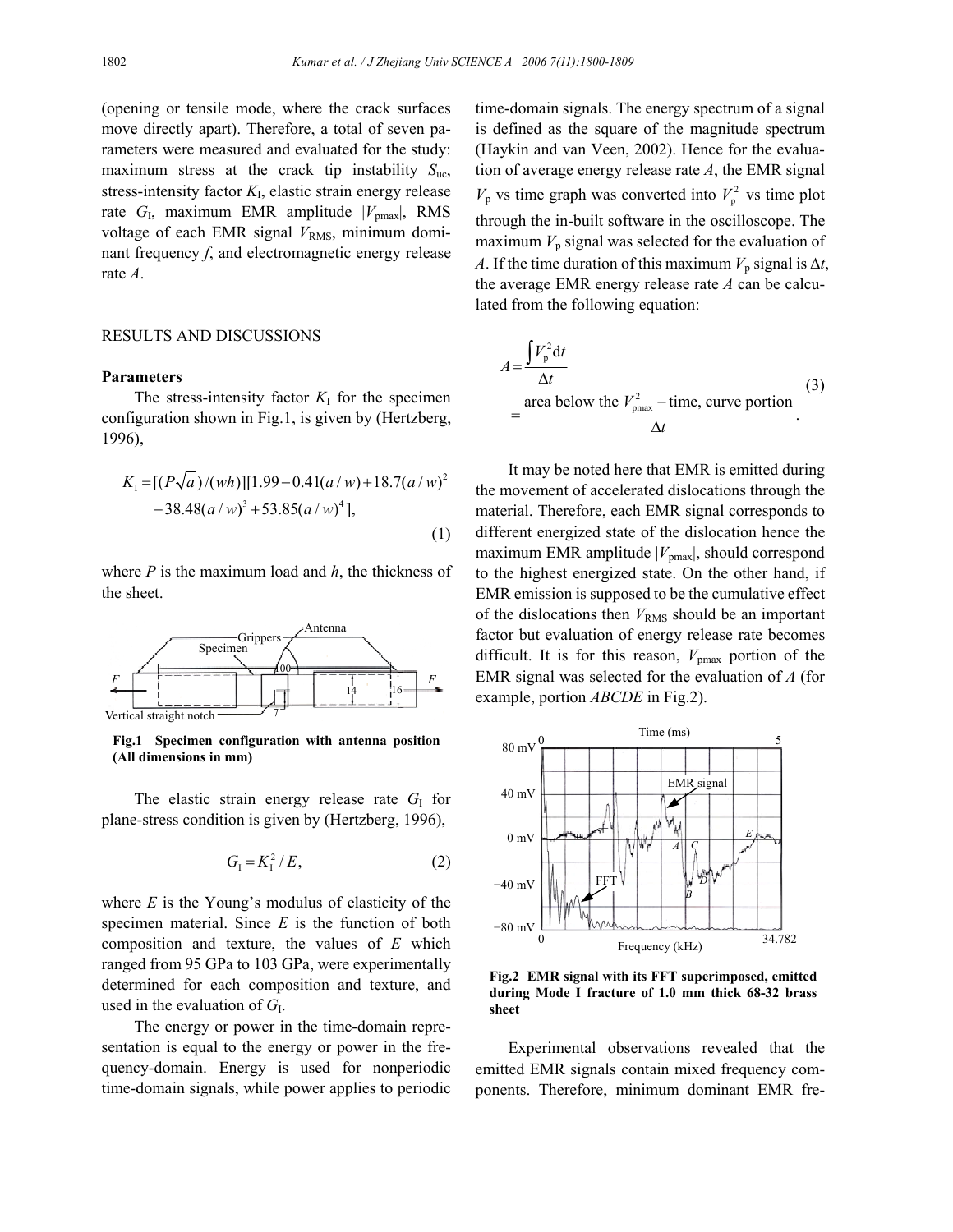quency was selected for the study of the effect of processing parameters on EMR emissions for consistency of analysis.

In general, a large scatter was observed in the EMR amplitudes even at a minute variation in providing the initial notches. Moreover, fracture test data are known to have large scatter. On the other hand, since the phenomenon of EMR emission has its genesis at atomic level, statistical averaging or adopting standard deviation technique is not advisable for processing of EMR signals. Hence, experiments were repeated six to seven times in each carefully prepared set and the majority of consistent EMR signals were selected for the analysis. Fig.1 shows the specimen configuration under Mode I with antenna position and Fig.2 is a sample printout of one such signal (prior to fracture) with its FFT superimposed.

#### **Effect of rolling direction on EMR emission**

The orientation of grains in individual crystal within a metal is ordinarily random. Cold work such as rolling, wire drawing, destroys this randomness of grain orientation. The grain exhibits now a preferred orientation and the material properties are quite different in various directions (anisotropy). The preferred orientations occur under plastic deformation and it is a result of the tendency of slip directions in each grain to align themselves with some common direction of deformation.

Face-centered cubic metals in the cold rolled state are not highly anisotropic, but the tensile strength in the cross section definitely exceeds that in the longitudinal direction for copper and brass, nickel, aluminum, silver, and bronze after severe cold rolling. High tensile and yield strengths and low ductility are usually found in the same directions. Anisotropy increases with the degree of reduction by rolling (Barrett, 1952).

During the present investigations variations of mechanical properties with angle to rolling direction,  $\theta$ , in 68-32 brass sheets were observed to be almost similar in nature to the properties data presented in (Barrett, 1952). Fig.3 shows the variations of six parameters, viz.  $|V_{\text{pmax}}|$ ,  $V_{\text{RMS}}$ ,  $f$ ,  $K_{\text{I}}$ ,  $G_{\text{I}}$ , and  $A$ , all superimposed, with angle to rolling direction  $\theta$ , for the hard rolled specimens, which show marked changes in behavior at  $\theta$ -45°. Now the regions near the fractured edges of the specimens, were examined

under Scanning Electron Microscope for any microstructural changes, both for  $\theta = 0^{\circ}$  and 45°. Fig.4 shows the microstructures of these regions of the specimens. It is evident from these figures that hard rolled sheet specimens show  $\alpha$ -brass grains along with some deformation twins; however, the *β*-phase is lesser at  $\theta$ =45° as compared to  $\theta$ =0°. It may be noted here that these micrographs are of the regions adjacent to the crack propagation path. Hence Fig.4a,  $\theta$ =0°, corresponds to the region almost normal to the rolling direction and hence to the direction of applied tension. On the other hand, Fig.4b,  $\theta = 45^{\circ}$ , corresponds to the region at approximately  $45^{\circ}$  to the rolling direction, i.e. also at 45° to the applied tension. Therefore, Fig.4a characterizes a brittle zone (fracture) while Fig.4b characterizes a ductile zone. It is well



**Fig.3** Variations of  $|V_{\text{pmax}}|$ ,  $V_{\text{RMS}}$ ,  $f$ ,  $K_{\text{I}}$ ,  $G_{\text{I}}$ , and  $A$  with **angle to rolling direction** θ**, in hard rolled specimens** 



**Fig.4 Electron micrographs of the region near fracture edge in specimens. (a) Hard rolled and at** θ**=0° (mag**nification  $\times$ 500); (b) Hard rolled and at  $\theta$ =45° (magni**fication ×500)**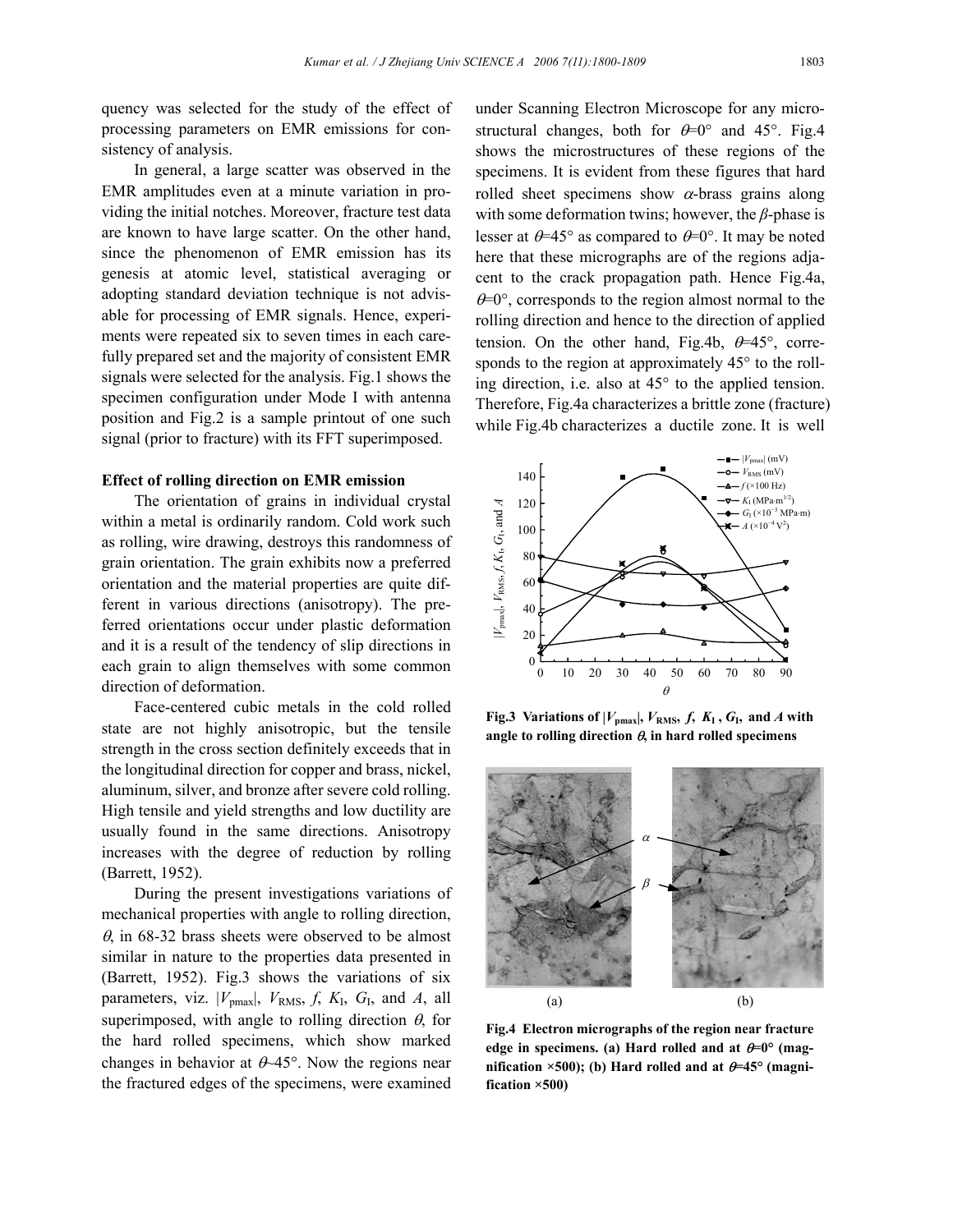known that *β*-phase of Cu-Zn alloy is brittle in nature and *α*-phase ductile. Therefore, *θ*=0° specimens should have larger *β*-phase along the crack propagation region as compared to *θ*=45°. However, whether the increased *β*-phase in the crack propagation region of the specimens with  $\theta = 0^\circ$ , has resulted due to any strain-induced phase transformation during plastic deformation and fracture, is not ascertained at this stage of experiments. This requires further investigations. But an inspection of Figs.3 and 4 shows that the EMR responses are enhanced when the crack propagates through  $\alpha$ -phase dominated regions.

# **Effect of zinc addition on EMR emission along different rolling directions**

Since the stacking fault energy of an alloy depends on solute content (i.e. changes in the electron to atom ratio), the texture of a metal can change from copper to brass type with increasing alloy additions. Increasing the zinc content in copper can have the effect of a transition in rolling texture from copper to brass type. On the other hand, some researchers argued that the importance of stacking fault energy in controlling the type of deformation texture is related to the relative ease by which cross-slip occurs, the brass texture being generated when cross-slip is more difficult. Others have suggested that the brass texture develops when mechanical twinning or deformation faulting is relatively easy. Therefore, investigations on EMR emissions in this aspect are expected to give some useful information.

Figs.5a~5c show the variations of mechanical parameters, viz.  $S_{\text{uc}}$ ,  $K_I$ , and  $G_I$  respectively, with the angle to rolling direction  $\theta$ , for different percentage of zinc addition in copper. The tensile stress at crack unstability,  $S_{\text{uc}}$ , at every angle of  $\theta$ , increases with the increase in zinc addition up to 40%, as expected. Variations of  $K_I$  and  $G_I$  also are in the same pattern. However, there is a marked variation in these parameters when analysed for variations in *θ*. The graph of 10% zinc addition shows a gradual increase in *S*uc,  $K_I$ , and  $G_I$  with a maximum at  $\theta$ =45°; on the other hand, 20%, 30%, and 40% zinc addition graphs show a gradual decrease in  $S_{\text{uc}}$ ,  $K_{\text{I}}$ , and  $G_{\text{I}}$  upto  $\theta$ =45°. It may be noted here that pure copper shows a maximum in both tensile strength and percentage elongation at  $\theta$ =45° (Barrett, 1952). Hence it is possible that 10% addition of zinc cannot influence the mechanical

properties of copper remarkably.

Another point of interest is that in the 20% zinc addition graph.  $S_{\text{uc}}$ ,  $K_{\text{I}}$ , and  $G_{\text{I}}$  continue to decrease upto  $\theta$ =45°, and then practically become constant for 45°<θ≤90°; that is, anisotropy in 80-20 Cu-Zn alloy is simple in nature. On the other hand, 70-30 and 60-40 Cu-Zn alloy specimens show a maximum in  $S_{\text{uc}}$ ,  $K_{\text{I}}$ , and *G*I, with increase in maximum values being much larger in 60-40 Cu-Zn alloy than in 70-30 Cu-Zn alloy.

Figs.5d and 5e are the graphs of the magnitude of EMR amplitude and minimum dominant frequency with the angle to rolling direction  $\theta$ , at various percent of zinc addition. A careful inspection of the graphs shows the following correlations between EMR responses (amplitude and frequency) and mechanical parameters  $(S_{\text{uc}}, K_{\text{I}}, \text{ and } G_{\text{I}})$ :

(1) The EMR amplitude  $|V_{\text{pmax}}|$ , frequency *f*,  $S_{\text{uc}}$ ,  $K_I$ , and  $G_I$ , all gradually decrease up to  $\theta \leq 45^\circ$  in 60-40, 70-30, and 80-20 Cu-Zn alloys.

(2) All EMR and mechanical parameters then rise and show maximum at  $\theta$ =60°, and then decrease upto  $\theta$ =90° in 60-40 and 70-30 Cu-Zn alloys only; the EMR and mechanical parameters remain practically constant for  $45^{\circ} \leq \theta \leq 90^{\circ}$  in 80-20 Cu-Zn alloy.

(3) On the other hand,  $|V_{\text{pmax}}|$ , frequency *f*,  $S_{\text{uc}}, K_{\text{I}}$ , and  $G_I$  show a gradual increase of up to  $\theta \leq 45^\circ$ , then decline  $\theta$ =60°, and then remain practically constant upto  $\theta = 90^\circ$ , for 90-10 Cu-Zn alloy.

(4) Therefore,  $\theta = 60^\circ$  to 90°, do not appear to have any influence on these five parameters in 70-30, 80-20, and 90-10 Cu-Zn alloys.

(5) The EMR behaviour of 90-10 Cu-Zn alloy is opposite in nature to those of 80-20, 70-30, and 60-40 Cu-Zn alloys for  $0^{\circ} < \theta \leq 60^{\circ}$ .

(6) The EMR frequencies are largest in 70-30 Cu-Zn alloy for all  $\theta$ , since percent elongation, i.e. ductility is largest in 70-30 Cu-Zn alloy (Smith, 1981), it appears that ductility has a major contribution on EMR frequency.

(7) On the other hand, since tensile strength is largest for 60-40 Cu-Zn alloys, the  $|V_{\text{pmax}}|$  curve shows that  $|V_{\text{pmax}}|$  is influenced by both tensile strength and ductility.

(8) The electromagnetic energy release rate is generally proportional to  $(|V_{\text{pmax}}|)^2$ , as has been discussed in the earlier sections. The nature of variations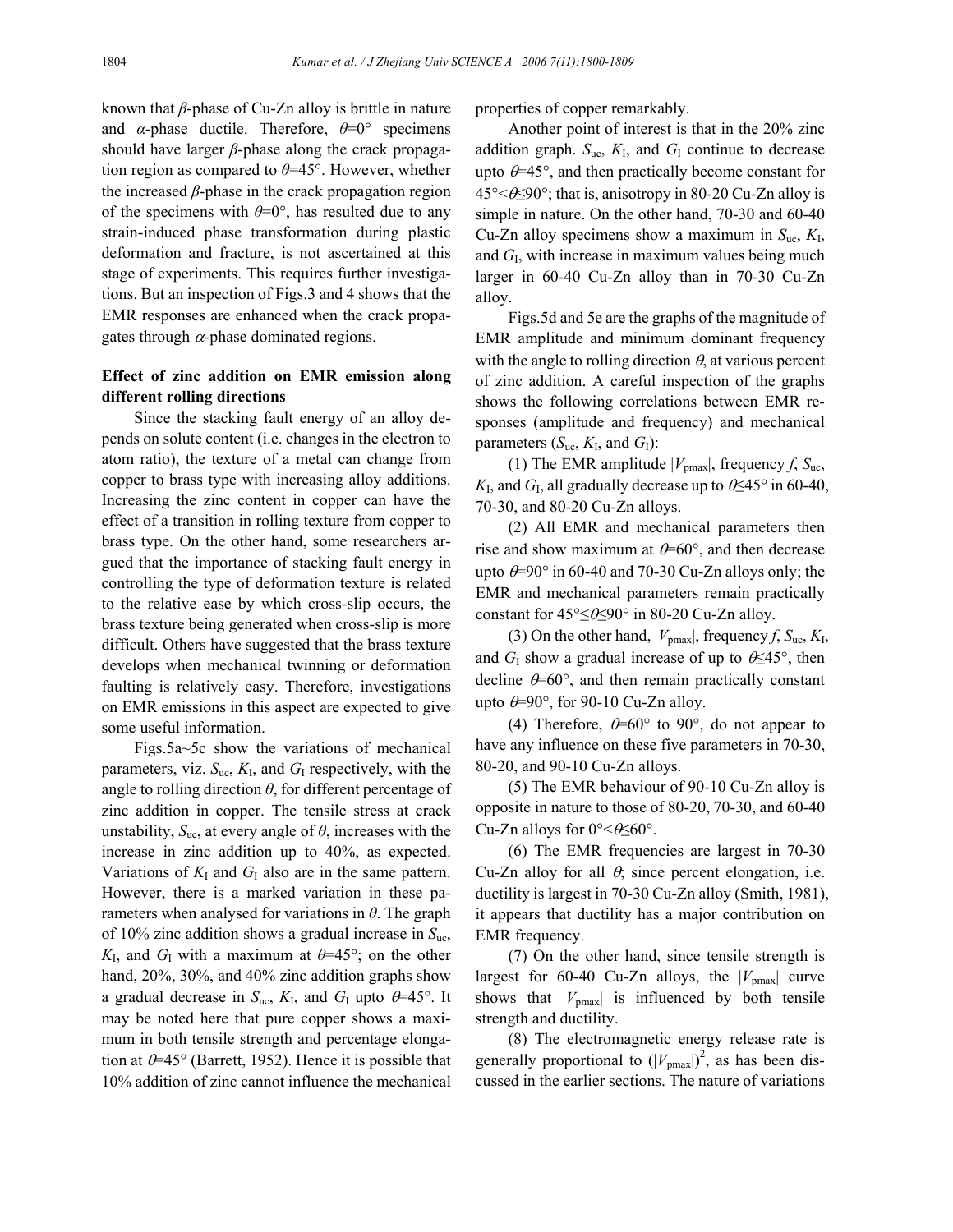



**Fig.5** Variation of  $S_{uc}$  (a),  $K_I$  (b),  $G_I$  (c),  $|V_{pmax}|$  (d) **and minimum dominant EMR frequency in kHz range,**  $f$ **(e)** with angle to rolling direction  $\theta$ , in **Cu-Zn alloys with 10%, 20%, 30%, and 40% zinc content** 

of parameters in Fig.5, therefore, shows that the elastic strain energy release rate can really be correlated to the EMR responses.

(9) Finally it can be safely said that EMR emission phenomenon is anisotropic in nature.

# **Effect of annealing temperature on EMR emission along different rolling directions**

The textures developed in deformed metals by

annealing have been studied extensively not only because of their influence on the directionality of properties in the finished products, but also because of their scientific interest.

Barrett (1952) has presented experimental data on the variation of tensile strength, yield strength, elongation and modulus with angle to rolling direction,  $\theta$ , for the commercial 65-35 brass strips, hard rolled, and annealed for 2 h at 200 °C, 500 °C, and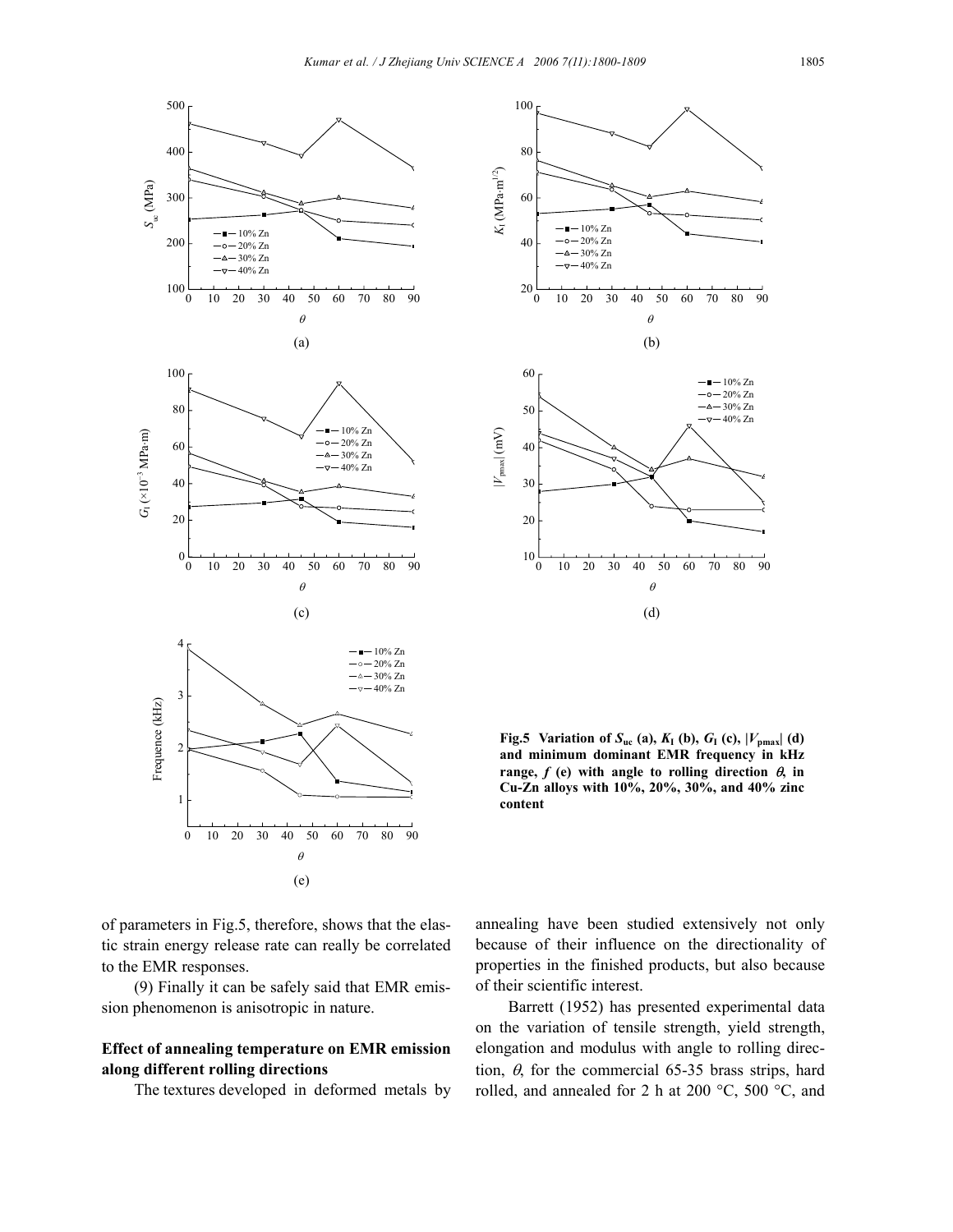700 °C respectively. These temperatures are important: the yield strength and tensile strength of 65-35 brass strip annealed 2 h at 200 °C are larger than those of hard-rolled strip; the recrystallization temperature is about 475  $\degree$ C to 500  $\degree$ C; and the grain size growth is large at 700 °C. Therefore, for comparison, identically annealed specimens for Mode I test, as described earlier, were investigated.

Variations of mechanical properties with angle to rolling direction,  $\theta$ , in 68-32 brass sheets of 0.96 mm thickness, hard rolled, and annealed for 2 h at 200 °C, 500 °C, and 700 °C, respectively were almost similar in nature to the graphs presented in (Barrett, 1952). The tensile strength and yield strength of 200 °C annealed specimens were larger than those of hard rolled specimens. The mechanical properties showed anisotropy between  $\theta = 30^{\circ}$  to  $\theta = 60^{\circ}$ . Now when  $K_I$ and  $G_I$  were plotted against  $\theta$ , Figs.6a and 6b were obtained. It is clear from these figures that the specimens annealed at 500 °C do not show any variation in  $K_I$  and  $G_I$  with the angle to rolling direction,  $\theta$ . The hard rolled specimens show marked decrease in  $K_I$  and  $G_I$  between  $\theta = 30^\circ$  to  $\theta = 60^\circ$ ; on the other hand, the 200 °C and 700 °C annealed specimens show a distinct decrease (minima) only at  $\theta \cong 45^{\circ}$ . It may be noted here that the recrystallization temperature of 68-32 brass is about 475 °C and marked increase in grain size is observed at 700 °C annealing temperature (Callister, 2004).

Figs.6c~6f show the variations of EMR signal parameters, viz.  $|V_{\text{pmax}}|$ ,  $V_{\text{RMS}}$ , A, and f respectively with angle to rolling directions. It is seen that hard rolled specimens show largest anisotropy in all the EMR properties with distinct maxima at  $\theta$ =45°. The frequency curve, Fig.6f, however shows one minima as well at  $\theta \approx 70^{\circ}$ . It is further seen that  $|V_{\text{pmax}}|$ ,  $V_{\text{RMS}}$ , and *A* decrease rapidly with increase in annealing temperature for all  $\theta$ . This is due to the fact that with increase in annealing temperature the residual stresses resulting from cold rolling decrease substantially and the material becomes softer, behaving more or less isotropically. This results in the reduction in the observed anisotropy. However, the 700 °C annealing temperature specimens show a gradual decrease in all the EMR properties between  $\theta = 30^{\circ}$  and 60°, and then show practically no change for  $\theta \geq 60^{\circ}$ . The EMR frequency curve, Fig.6f, is somewhat complex; for example, the 500 °C and 700 °C curves are opposite

in nature. Maximum complexity in EMR frequency is observed between  $\theta$ =45° to 70°. Further experimentations are required to understand the complex behaviour of the EMR frequency.

Figs.3 and 7 show the variations of all the six parameters, temperature-wise, viz.  $|V_{pmax}|$ ,  $V_{RMS}$ ,  $f$ ,  $K_I$ , *G*I, and *A*, all superimposed, with angle to rolling direction  $\theta$ , for the specimens hard rolled, and annealed at 500 °C and 700 °C respectively, which show the marked changes in behavior at  $\theta$ -45°. Now the regions near the fractured edges of the specimens, hard rolled and annealed at 500 °C were examined under Scanning Electron Microscope for any microstructural changes, both for  $\theta = 0^\circ$  and 45°.

Now when the *G*<sub>I</sub> and *A* data for annealed specimens were normalized on the basis of 200 °C annealed specimen data for  $\theta = 0^\circ$ , Fig.8 is obtained. This once again shows a close similarity between the elastic strain energy release rate  $G<sub>I</sub>$  and the EMR energy release rate *A*. However, data for hard-rolled sheets did not fit into the curve of Fig.8 drawn for annealed specimens. Therefore, fresh specimens annealed at 400 °C temperature were further investigated and included in Fig.8 for cross-checking of the results which fitted well into the curve. A large deviation was observed for other values of  $\theta$ . Thus, the entire experimental results showed that the evaluation of elastic strain energy release rate  $G<sub>I</sub>$  can be made through the measurement of the EMR energy release rate, *A*, provided specimens are prepared with their longitudinal axis along the rolling direction  $(\theta=0^{\circ})$ and with similar processing history.

## **CONCLUSION**

On the basis of the results presented in the earlier sections, the following conclusions were drawn:

(1) Distinct EMR signals were emitted from Cu-Zn alloy specimens during Mode I fracture and the parameters for investigations were evaluated on the basis of the last signal, obtained prior to fracture;

(2) A total of seven parameters were analysed: maximum stress at the crack tip instability, *S*uc; stress intensity factor, *K*I; elastic strain energy release rate, *G*I; EMR peak amplitude, |*V*pmax|, RMS value of EMR voltage,  $V_{RMS}$ ; EMR frequency,  $f$ , and electromagnetic energy release rate, *A*;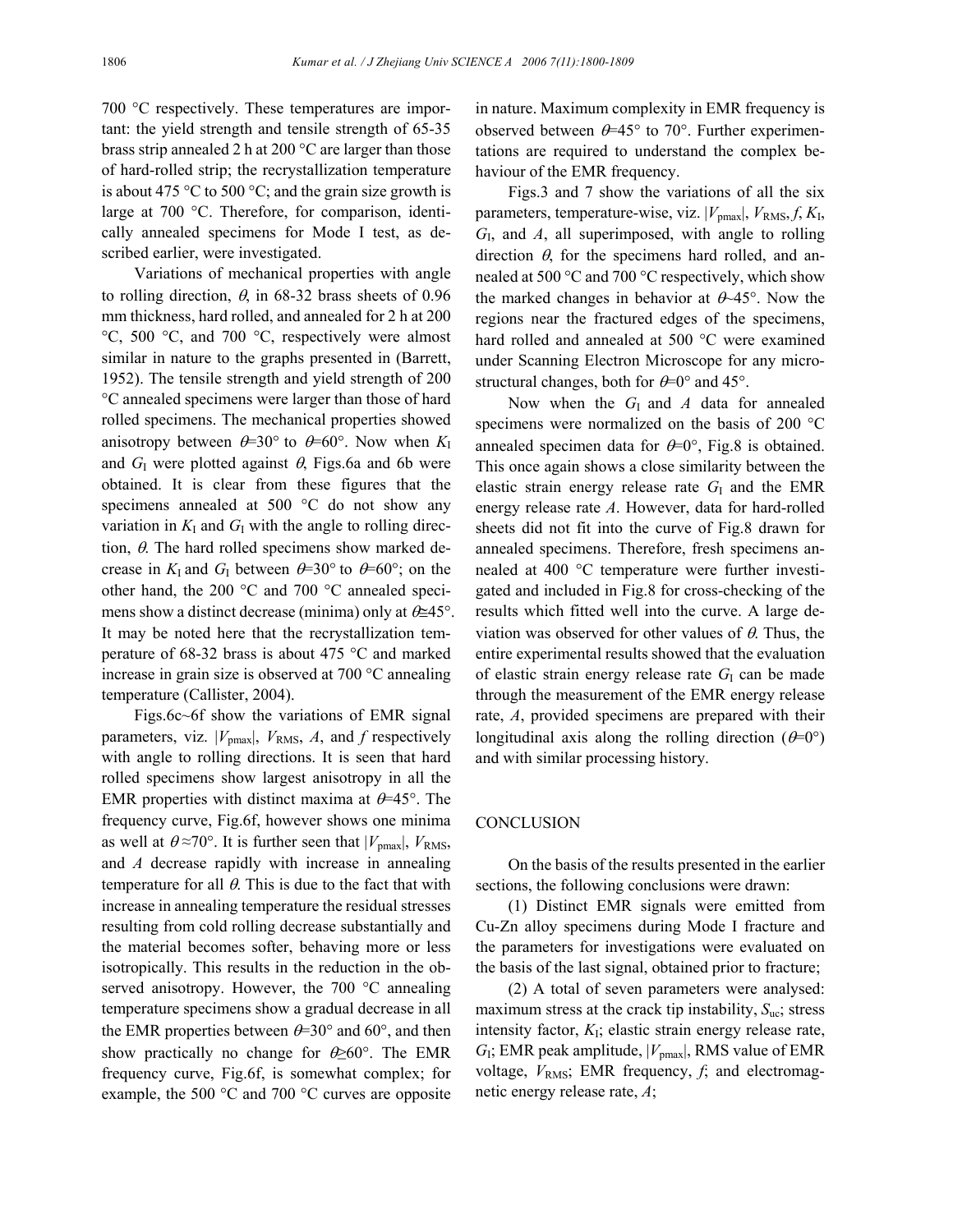

**Fig.6** Variation of  $K_I$  (a),  $G_I$  (b),  $|V_{pmax}|$  (c),  $V_{RMS}$  (d), average EMR energy release rate *A* (e) and minimum **dominant EMR frequency in kHz range,** *f* **(f) with angle to rolling direction** θ**, in specimens, hard rolled, and annealed at 200 °C, 500 °C, and 700 °C respectively**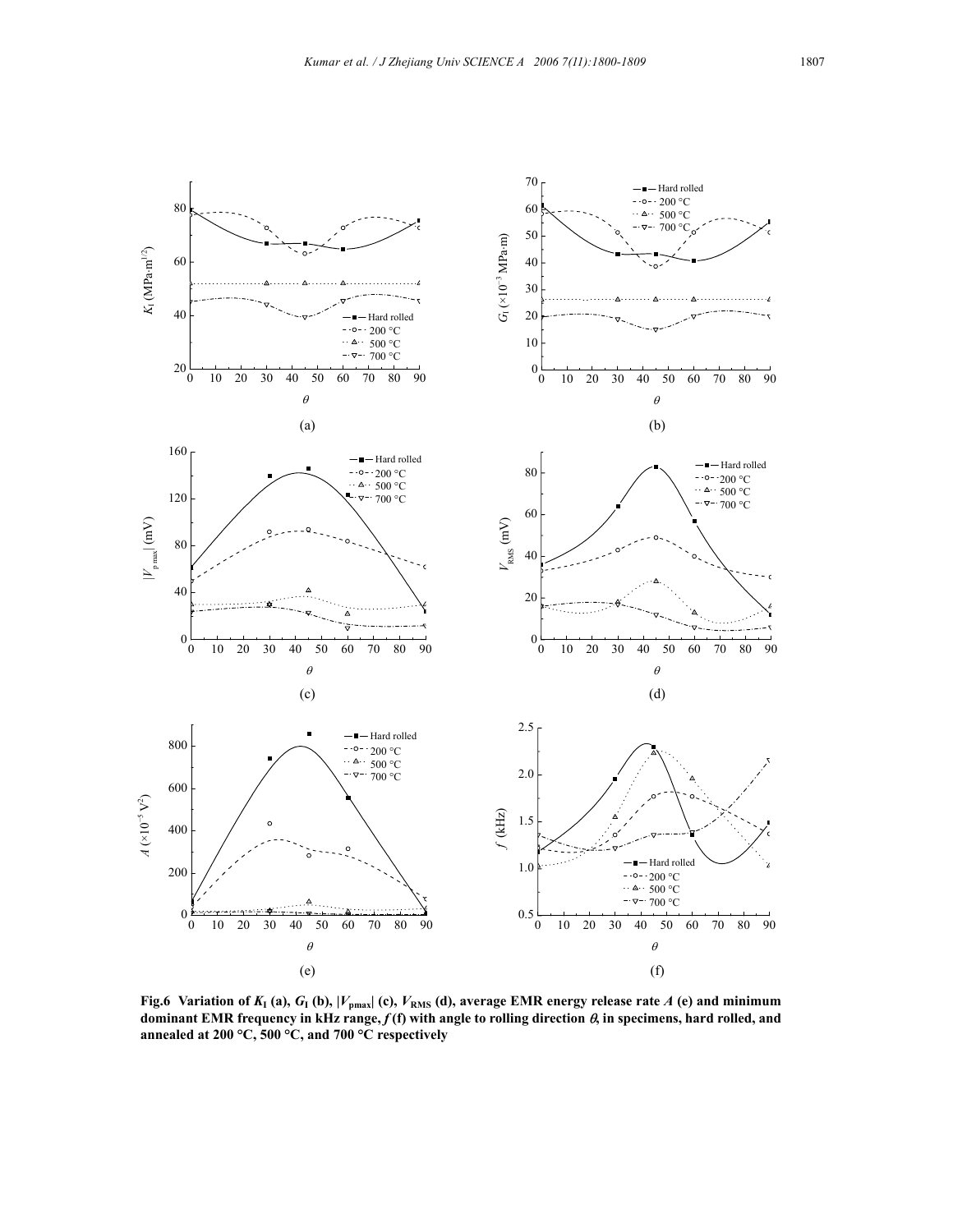

**Fig.7** Variations of  $|V_{pmax}|$ ,  $V_{RMS}$ ,  $f$ ,  $K_I$ ,  $G_I$ , and  $A$  with angle to rolling direction  $\theta$ , in specimens annealed **at 500 °C (a) and 700 °C (b)** 



**Fig.8 Variations of the normalized values of**  $G<sub>I</sub>$  **and**  $A<sub>I</sub>$ **with annealing temperature for specimens with** θ**=0°** 

(3) EMR emission was observed to be anisotropic in nature; all parameters,  $|V_{\text{pmax}}|$ ,  $V_{\text{RMS}}, f, K_{\text{I}}, G_{\text{I}},$ and *A* showed marked changes in the behaviour at angle to rolling direction,  $\theta$ -45°; microstructural changes, such as deformation twins, were observed in the fracture zone of the specimens at  $\theta$ -45°;

(4) Significant changes in both mechanical and EMR parameters were observed in Cu-Zn alloys with increasing zinc content; all parameters gradually decreased upto  $6\leq 45^\circ$ , and then showed maxima at around  $\theta$ =60°, and practically remained constant for 60°≤θ≤90°; on the other hand, 90-10 Cu-Zn alloy specimens showed the opposite trend;

(5)  $|V_{\text{pmax}}|$ ,  $V_{\text{RMS}}$ , and A showed rapid decrease with increase in annealing temperature; however, specimens annealed at 700 °C showed a gradual de-

crease in all the EMR properties between  $\theta$ =30° and 60°, and then practically showed no changes for higher values of  $\theta$ ;

(6) All specimens with various annealing temperatures also exhibited marked changes at  $\theta$ -45°; specimens annealed at 500 °C,  $\theta$ =0°, showed some bigger  $\beta$ -grains than hard rolled specimens, with deformation twins completely absent;

(7)  $G<sub>I</sub>$  and *A* were observed to be very closely interrelated. Therefore, an evaluation of *A* may lead to a novel technique for the determination of fracture toughness for hard-rolled sheets.

#### **References**

- Barrett, C.S., 1952. Structure of Metals. Mc-Graw Hill Book Company, New York, p.521-523.
- Callister, W.D.Jr., 2004. Materials Science and Engineering: An Introduction. John Wiley & Sons (Asia) Pte. Ltd., Singapore, p.183-184.
- Haykin, S., van Veen, B., 2002. Signals and Systems. John Wiley, Singapore.
- Hertzberg, R.W., 1996. Deformation and Fracture Mechanics of Engineering Materials. John Wiley & Sons, New York, p.321-336.
- Jagasivamani, V., 1987. Some Studies on Electromagnetic and Acoustic Emission Associated with Deformation and Fracture of Metallic Materials. Ph.D Thesis, Indian Institute of Technology, Chennai, India.
- Jagasivamani, V., Iyer, K.J., 1988. Electromagnetic emission during the fracture of heat treated spring steel. *Materials Letters*, **6**(11-12):418-422. [doi:10.1016/0167-577X(88) 90043-2]
- Kumar, R., Misra, A., 2006. A New Approach for Smart Sensors in Design against Metallic Failure. Proceedings